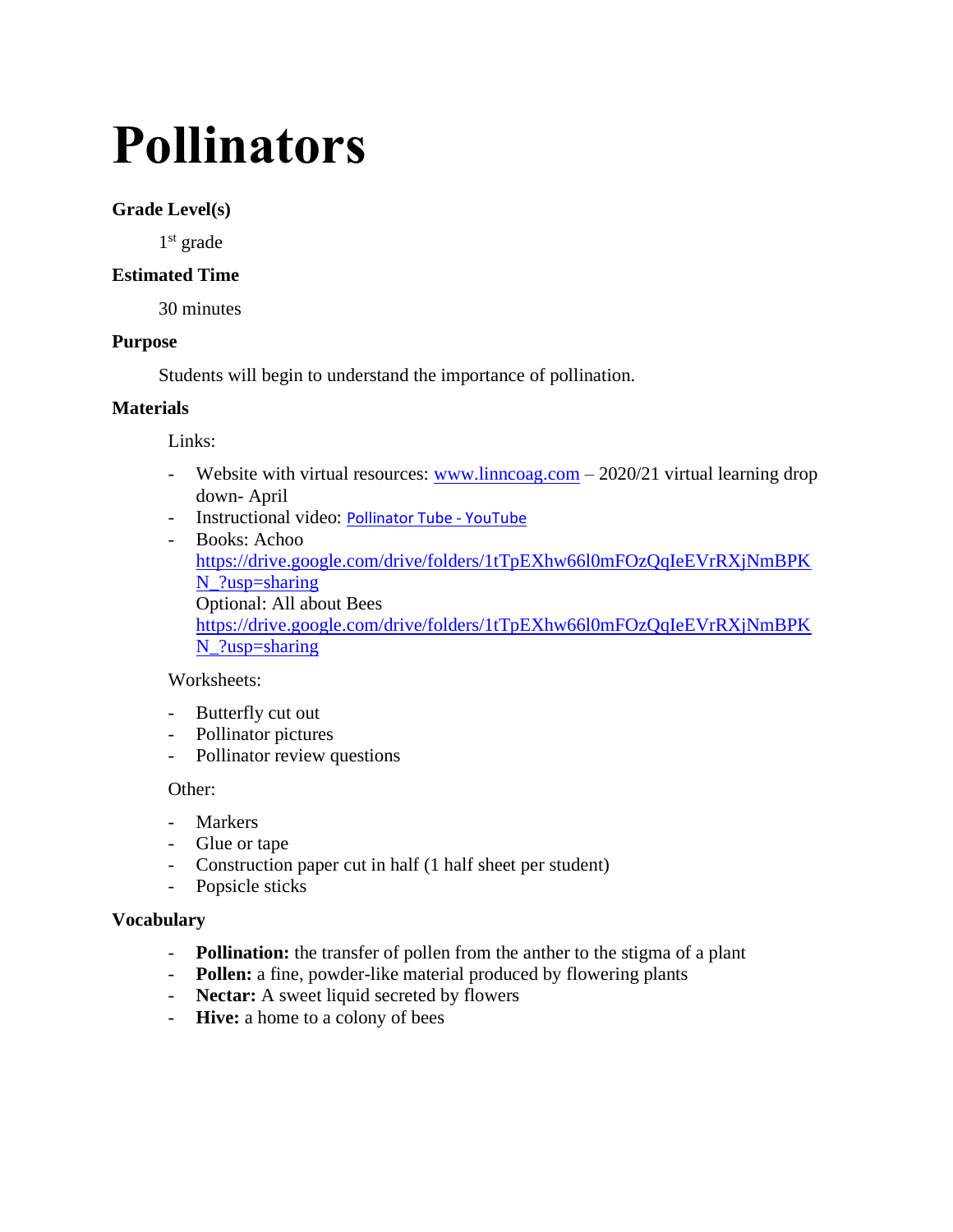## **Background**

Pollinators are a very important part of agriculture. Some studies say that pollinators are responsible for one out of every three bites of food taken. Pollinators are especially important for pollinating plants that produce fruits that we eat, such as cucumbers, tomatoes, and watermelons. There are a variety of different animals and insects that carry pollen, which is necessary for flowers to fruit. Bats, honeybees, butterflies, ladybugs, hummingbirds, and flower flies are all responsible for pollinating. Many of these pollinators drink the nectar from the flowers, and pollen from the stamens of those flowers attach to the fine hairs on the legs, body, and wings of the pollinators.

- 75% of flowers are pollinated by animals.
- Bees must visit 2 million flowers to make a gallon of honey
- Iowa's number one crop (corn) and number two crop (soybeans) do not require pollinators to produce fruit. Corn is pollinated by the wind and soybeans selfpollinate.

For more information about pollination visit Iowa Ag Literacy Foundation. [Pollination Simulation](https://www.iowaagliteracy.org/Article/Pollination-Simulation)  [\(iowaagliteracy.org\)](https://www.iowaagliteracy.org/Article/Pollination-Simulation)

# **Interest Approach – Engagement**

- Read the book Achoo and All about Bees- links above
	- o What pollinators did you learn about?
	- o Why is pollen important?
	- o What would happen if we didn't have pollinators?
	- o Should we be afraid of pollinators?
	- o What are some ways we can stay safe around pollinators?

## **Procedures**

- Watch the instructional video- link above
- Show students the pollinator pictures
	- o first showing the pollinators and then showing the foods.
	- o Now take away the pollinators. Ask the students what happens to the food pictures. They also go away.
	- o Explain to the students how important pollinators are in agriculture.
- Explain to the class that today they will be making a pollinator tube.
- Hold up butterfly life-cycle cards.
	- o Stage 1: egg
	- o Stage 2: caterpillar
	- o Stage 3: chrysalis
	- o Stage 4: butterfly
- Pass out craft materials and explain how the caterpillar transitions to the chrysalis stage where they transform into a beautiful butterfly. Students will roll the